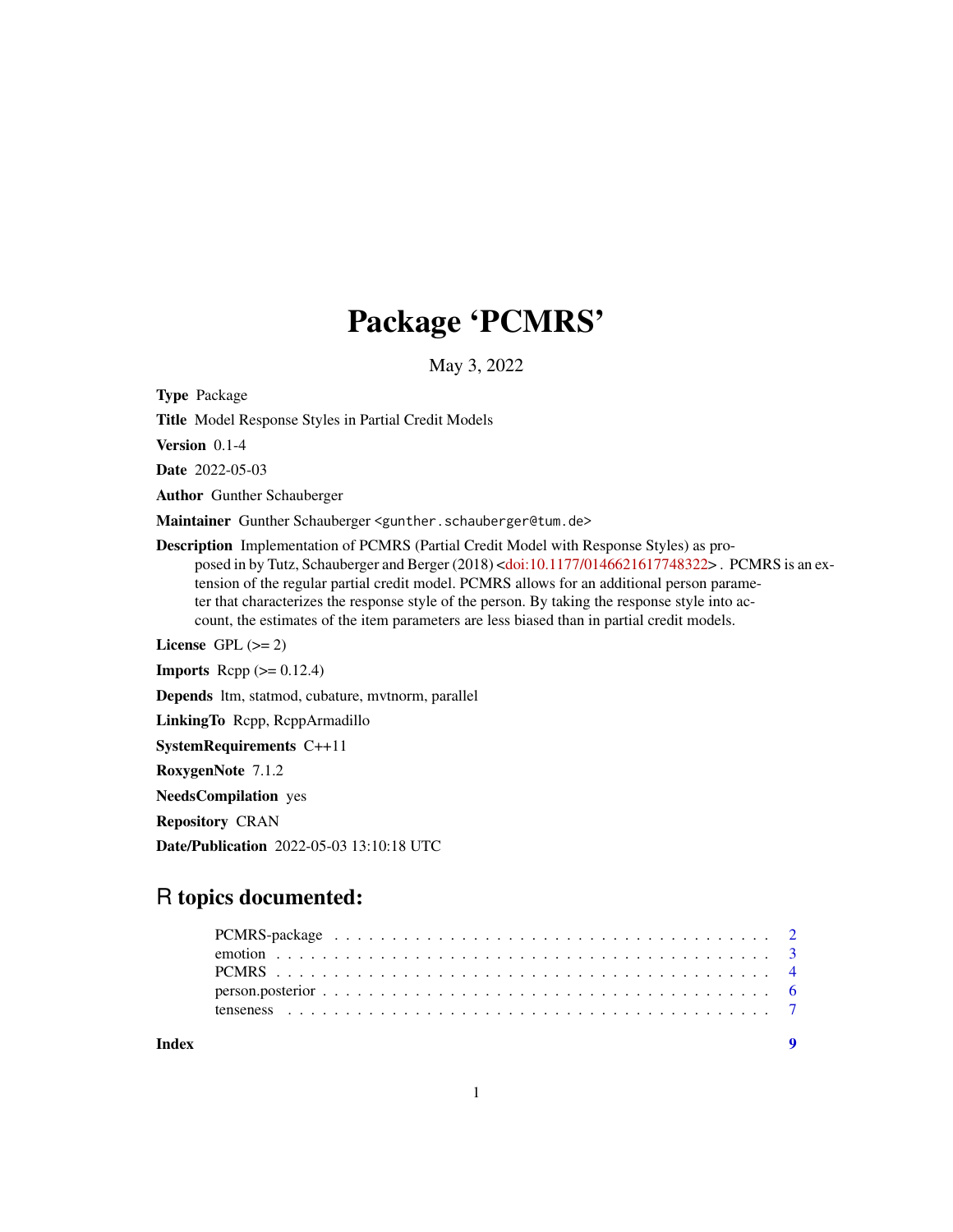<span id="page-1-1"></span><span id="page-1-0"></span>

#### Description

Performs PCMRS, a method to model response styles in Partial Credit Models

#### Author(s)

Gunther Schauberger <gunther.schauberger@tum.de> <https://www.sg.tum.de/epidemiologie/team/schauberger/>

#### References

Tutz, Gerhard, Schauberger, Gunther and Berger, Moritz (2018): Response Styles in the Partial Credit Model, *Applied Psychological Measurement*, [https://journals.sagepub.com/doi/10.](https://journals.sagepub.com/doi/10.1177/0146621617748322) [1177/0146621617748322](https://journals.sagepub.com/doi/10.1177/0146621617748322)

#### See Also

[PCMRS](#page-3-1), [person.posterior](#page-5-1), [tenseness](#page-6-1), [emotion](#page-2-1)

#### Examples

```
## Not run:
################################################
## Small example to illustrate model and person estimation
################################################
data(tenseness)
set.seed(5)
samples <- sample(1:nrow(tenseness), 100)
tense_small <- tenseness[samples,1:4]
m_small <- PCMRS(tense_small, cores = 2)
m_small
plot(m_small)
persons <- person.posterior(m_small, cores = 2)
plot(jitter(persons, 100))
################################################
## Example from Tutz et al. 2017:
################################################
```
data(emotion)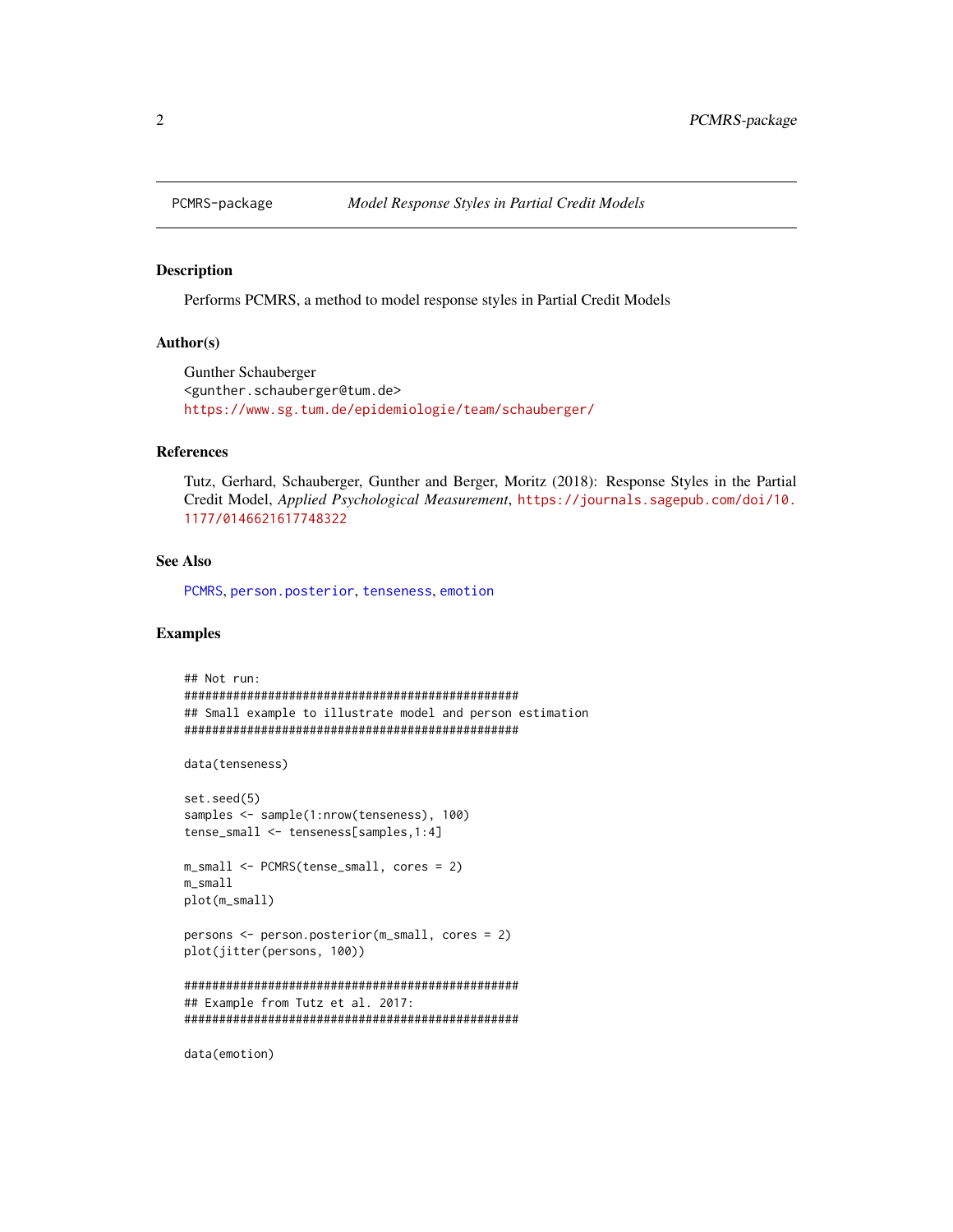#### <span id="page-2-0"></span>emotion 3

```
m.emotion <- PCMRS(emotion)
m.emotion
plot(m.emotion)
## End(Not run)
```
<span id="page-2-1"></span>emotion *Emotional reactivity data from the Freiburg Complaint Checklist (emotion)*

#### Description

Data from the Freiburg Complaint Checklist. The data contain all 8 items corresponding to the scale *Emotional reactivity* for 2032 participants of the standardization sample of the Freiburg Complaint Checklist.

#### Format

A data frame containing data from the Freiburg Complaint Checklist with 2032 observations. All items refer to the scale *Emotional reactivity* and are measured on a 5-point Likert scale where low numbers correspond to low frequencies or low intensitites of the respective complaint and vice versa.

Feel upset in whole body Do you feel it in the whole body when you get upset about something?

Eyes well up with tears Do your eyes well up with tears in certain situations?

Stammer Do you sometimes start stammering in certain situations?

Blush Do you blush?

Gasp for air Do you have to gasp for air in exciting situations, so that you have to take a deep breath?

Rapid heartbeat in excitement Do you feel a rapid heartbeat in excitement?

Urge to defecate in excitement Do you feel the urge to defecate in excitement?

Trembling knees Do you start trembling in excitement or do you get trembling knees?

#### Source

ZPID (2013). PsychData of the Leibniz Institute for Psychology Information ZPID. Trier: Center for Research Data in Psychology.

Fahrenberg, J. (2010). Freiburg Complaint Checklist [Freiburger Beschwerdenliste (FBL)]. Goettingen, Hogrefe.

#### References

Tutz, Gerhard, Schauberger, Gunther and Berger, Moritz (2018): Response Styles in the Partial Credit Model, *Applied Psychological Measurement*, [https://journals.sagepub.com/doi/10.](https://journals.sagepub.com/doi/10.1177/0146621617748322) [1177/0146621617748322](https://journals.sagepub.com/doi/10.1177/0146621617748322)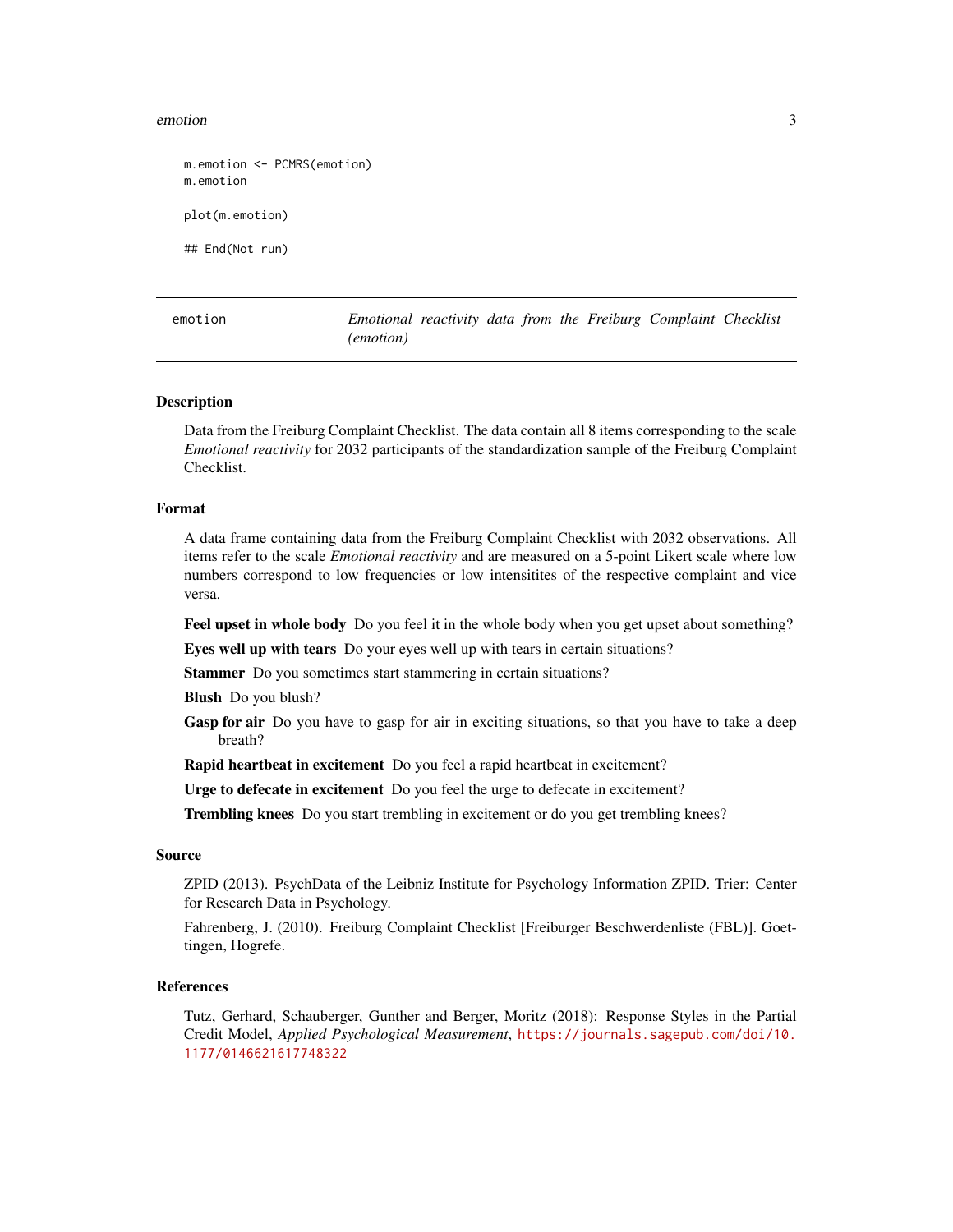#### Examples

```
## Not run:
data(emotion)
m.emotion <- PCMRS(emotion)
m.emotion
plot(m.emotion)
## End(Not run)
```
#### <span id="page-3-1"></span>PCMRS *Model Response Styles in Partial Credit Models*

#### Description

Performs PCMRS, a method to model response styles in Partial Credit Models

#### Usage

```
PCMRS(
 Y,
 Q = 10,
 scaled = TRUE,
 method = c("L-BFGS-B", "nlminb"),
 cores = 30,
 lambda = 0)
```
#### Arguments

| Y      | Data frame containing the ordinal item response data (as ordered factors), one<br>row per obeservation, one column per item. |
|--------|------------------------------------------------------------------------------------------------------------------------------|
| Q      | Number of nodes to be used (per dimension) in two-dimensional Gauss-Hermite-<br>Ouadrature.                                  |
| scaled | Should the scaled version of the response style parameterization be used? De-<br>fault is TRUE.                              |
| method | Specifies optimization algorithm used by optim, either L-BFGS-B or nlminb.                                                   |
| cores  | Number of cores to be used in parallelized computation.                                                                      |
| lambda | Tuning parameter for optional L2 penalty on coefficient vector (for stabilized<br>estimation)                                |

<span id="page-3-0"></span>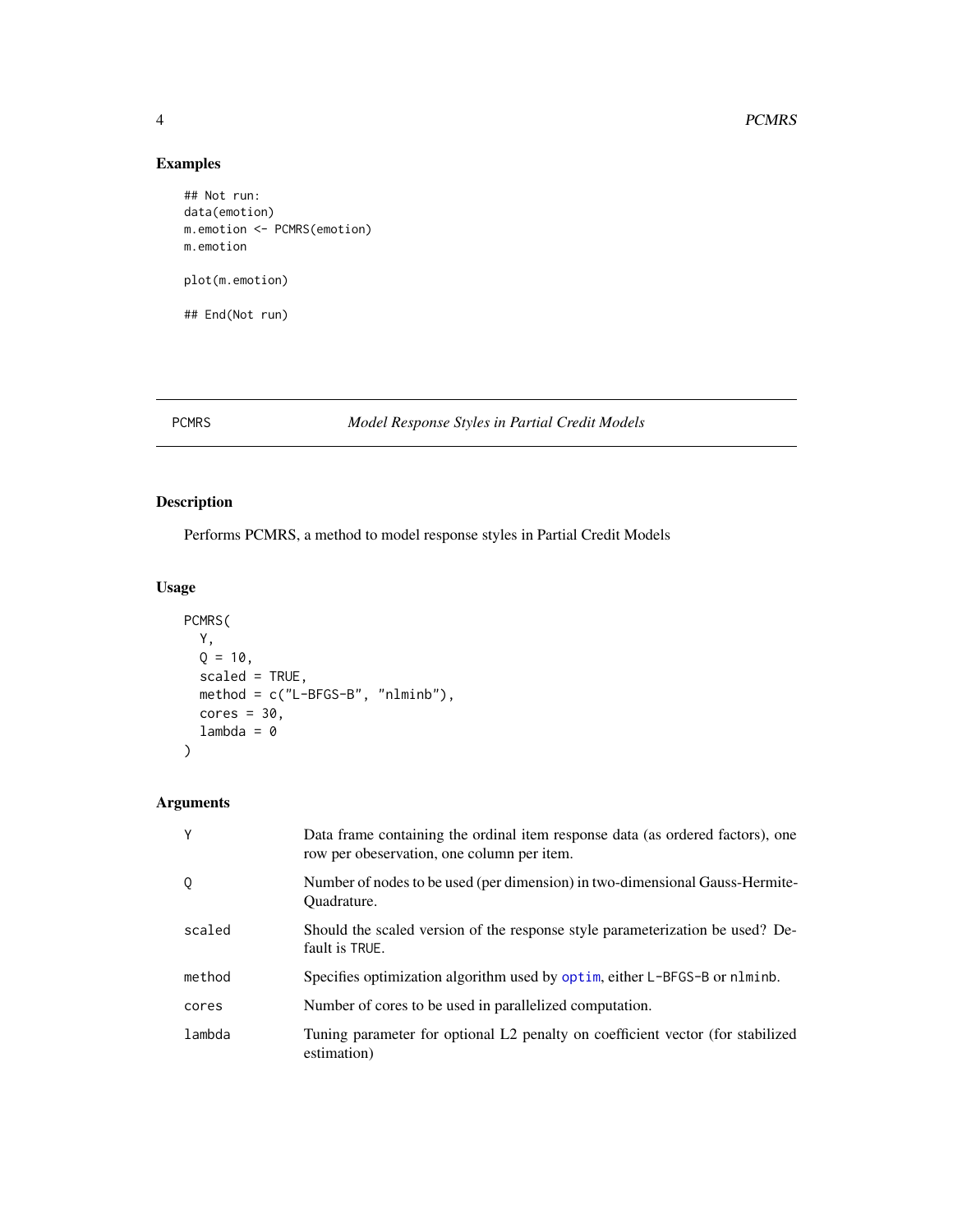#### <span id="page-4-0"></span>PCMRS 5

#### Value

| delta      | Matrix containing all item parameters for the PCMRS model, one row per item,<br>one column per category.                         |
|------------|----------------------------------------------------------------------------------------------------------------------------------|
| Sigma      | $2*2$ covariance matrix for both random effects, namely the ability parameters<br>theta and the response style parameters gamma. |
| delta.PCM  | Matrix containing all item parameters for the simple PCM model, one row per<br>item, one column per category.                    |
| sigma.PCM  | Estimate for variance of ability parameters theta in the simple PCM model.                                                       |
| Y          | Data frame containing the ordinal item response data, one row per obeservation,<br>one column per item.                          |
| scaled     | Logical, TRUE if scaled version of the response style parameterization is used.                                                  |
| neg.loglik | Negative marginal log-likelihood                                                                                                 |

#### Author(s)

Gunther Schauberger <gunther.schauberger@tum.de> <https://www.sg.tum.de/epidemiologie/team/schauberger/>

#### References

Tutz, Gerhard, Schauberger, Gunther and Berger, Moritz (2018): Response Styles in the Partial Credit Model, *Applied Psychological Measurement*, [https://journals.sagepub.com/doi/10.](https://journals.sagepub.com/doi/10.1177/0146621617748322) [1177/0146621617748322](https://journals.sagepub.com/doi/10.1177/0146621617748322)

#### See Also

[person.posterior](#page-5-1) [PCMRS-package](#page-1-1)

#### Examples

```
## Not run:
################################################
## Small example to illustrate model and person estimation
################################################
data(tenseness)
set.seed(5)
samples <- sample(1:nrow(tenseness), 100)
tense_small <- tenseness[samples,1:4]
m_small <- PCMRS(tense_small, cores = 2)
m_small
plot(m_small)
persons <- person.posterior(m_small, cores = 2)
```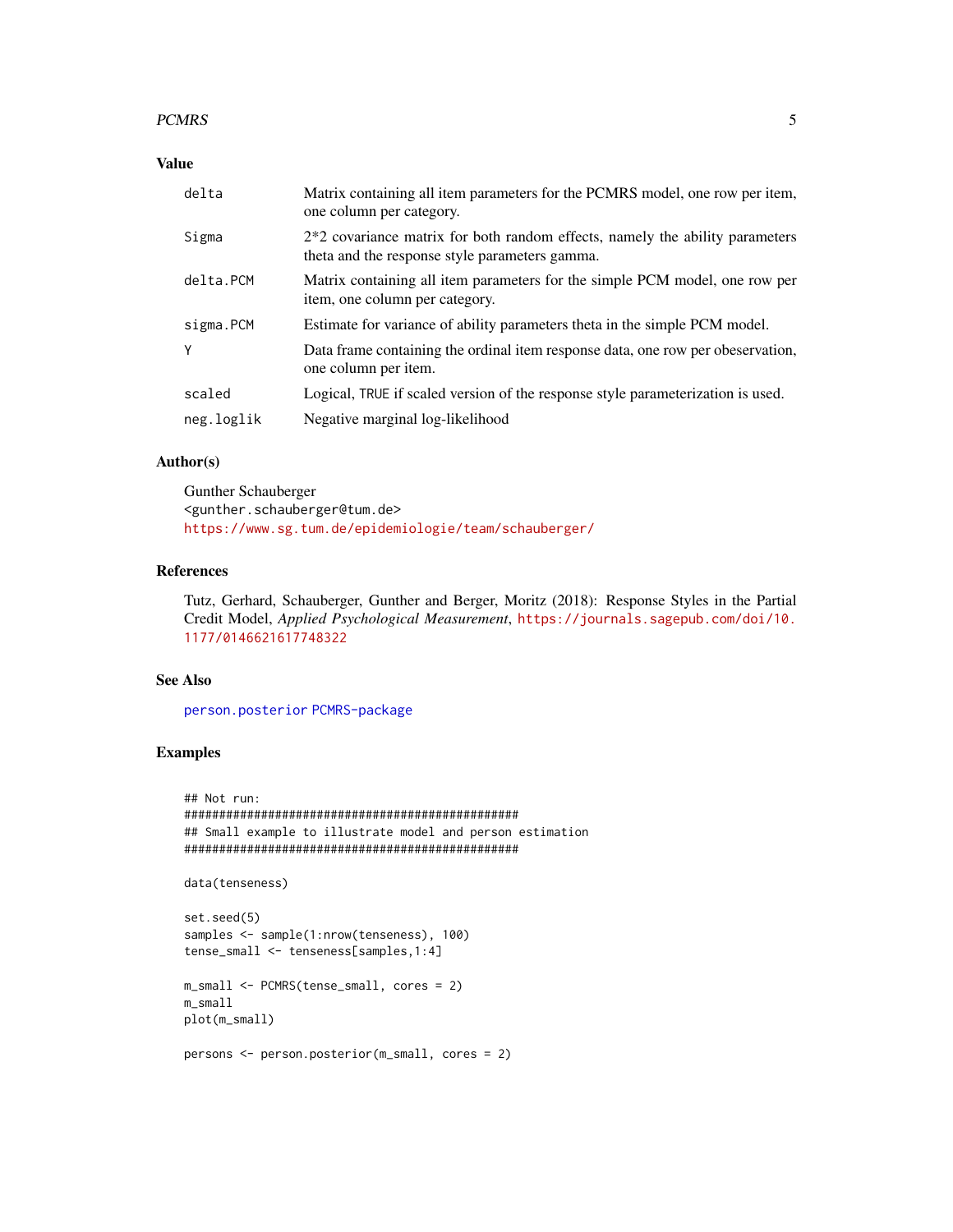```
plot(jitter(persons, 100))
################################################
## Example from Tutz et al. 2017:
################################################
data(emotion)
m.emotion <- PCMRS(emotion)
m.emotion
plot(m.emotion)
## End(Not run)
```
<span id="page-5-1"></span>person.posterior *Calculate Posterior Estimates for Person Parameters*

#### Description

Calculates posterior estimates for both person parameters, namely the ability parameters theta and the response style parameters gamma.

#### Usage

```
person.posterior(model, cores = 30, tol = 1e-04, maxEval = 600, which = NULL)
```
#### Arguments

| model   | Object of class PCMRS.                                                                                                                                   |
|---------|----------------------------------------------------------------------------------------------------------------------------------------------------------|
| cores   | Number of cores to be used in parallelized computation.                                                                                                  |
| tol     | The maximum tolerance for numerical integration, default 1e-4. For more de-<br>tails see adaptIntegrate.                                                 |
| maxEval | The maximum number of function evaluations needed in numerical integration.<br>If specified as 0 implies no limit. For more details see adapt Integrate. |
| which   | Optional vector to specify that only for a subset of all persons the posterior<br>estimate is calculated.                                                |

#### Value

Matrix containing all estimates of person parameters, both theta and gamma.

#### Author(s)

Gunther Schauberger <gunther.schauberger@tum.de> <https://www.sg.tum.de/epidemiologie/team/schauberger/>

<span id="page-5-0"></span>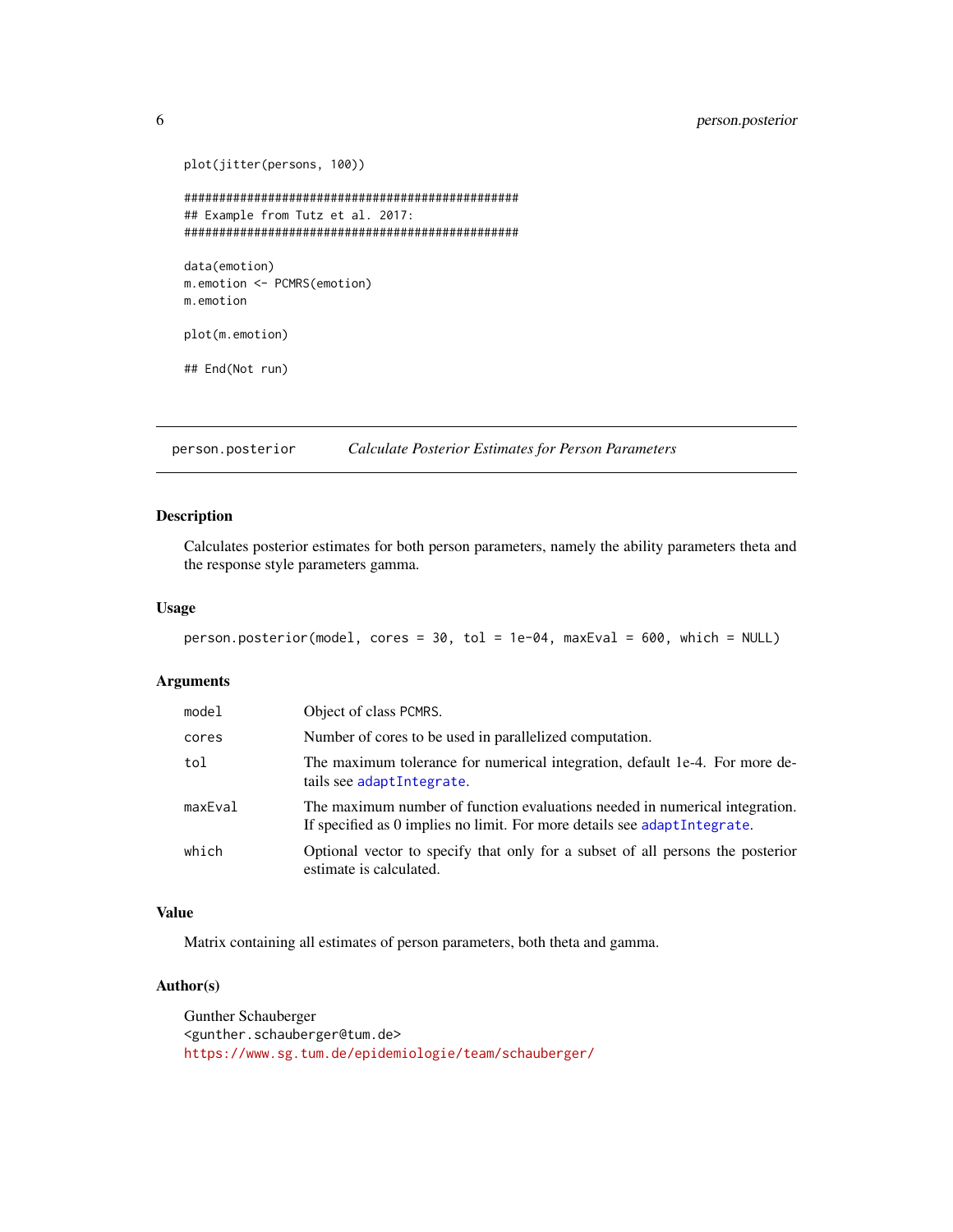#### <span id="page-6-0"></span>tenseness 7

#### References

Tutz, Gerhard, Schauberger, Gunther and Berger, Moritz (2018): Response Styles in the Partial Credit Model, *Applied Psychological Measurement*, [https://journals.sagepub.com/doi/10.](https://journals.sagepub.com/doi/10.1177/0146621617748322) [1177/0146621617748322](https://journals.sagepub.com/doi/10.1177/0146621617748322)

#### See Also

[PCMRS](#page-3-1) [PCMRS-package](#page-1-1)

#### Examples

```
## Not run:
################################################
## Small example to illustrate model and person estimation
################################################
data(tenseness)
set.seed(5)
samples <- sample(1:nrow(tenseness), 100)
tense_small <- tenseness[samples,1:4]
m_small <- PCMRS(tense_small, cores = 2)
m_small
plot(m_small)
persons <- person.posterior(m_small, cores = 2)
plot(jitter(persons, 100))
################################################
## Example from Tutz et al. 2017:
################################################
data(emotion)
m.emotion <- PCMRS(emotion)
m.emotion
plot(m.emotion)
## End(Not run)
```
<span id="page-6-1"></span>tenseness *Tenseness data from the Freiburg Complaint Checklist (tenseness)*

#### Description

Data from the Freiburg Complaint Checklist. The data contain all 8 items corresponding to the scale *Tenseness* for 2042 participants of the standardization sample of the Freiburg Complaint Checklist.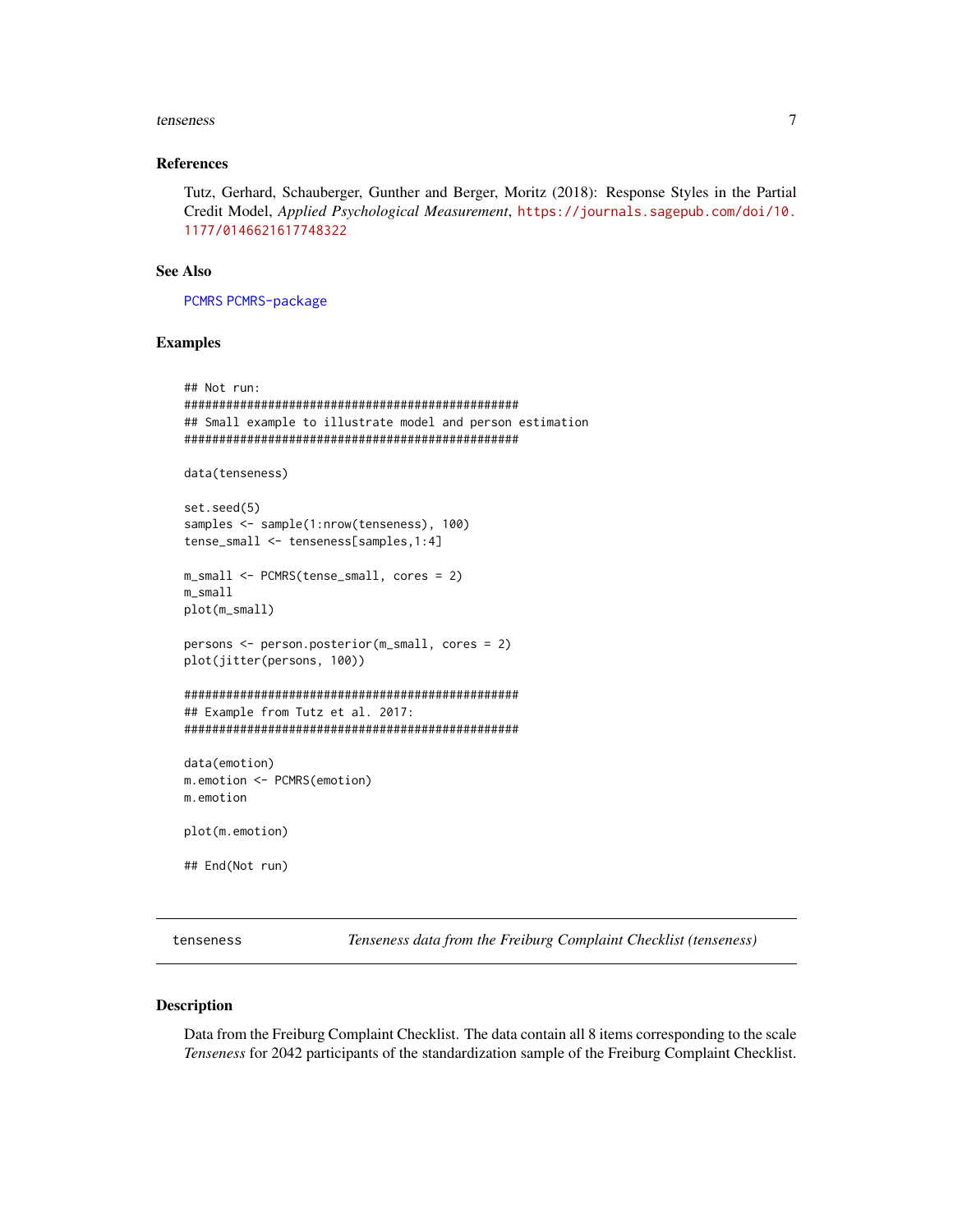#### Format

A data frame containing data from the Freiburg Complaint Checklist with 2042 observations. All items refer to the scale *Tenseness* and are measured on a 5-point Likert scale where low numbers correspond to low frequencies or low intensitites of the respective complaint and vice versa.

Clammy hands Do you have clammy hands?

Sweat attacks Do you have sudden attacks of sweating?

Clumsiness Do you notice that you behave clumsy?

Wavering hands Are your hands wavering frequently, e.g. when lightning a cigarette or when holding a cup?

Restless hands Do you notice that your hands are restless?

Restless feet Do you notice that your feet are restless?

Twitching eyes Do you notice unvoluntary twitching of your eyes?

Twitching mouth Do you notice unvoluntary twitching of your mouth?

#### Source

ZPID (2013). PsychData of the Leibniz Institute for Psychology Information ZPID. Trier: Center for Research Data in Psychology.

Fahrenberg, J. (2010). Freiburg Complaint Checklist [Freiburger Beschwerdenliste (FBL)]. Goettingen, Hogrefe.

#### References

Tutz, Gerhard, Schauberger, Gunther and Berger, Moritz (2018): Response Styles in the Partial Credit Model, *Applied Psychological Measurement*, [https://journals.sagepub.com/doi/10.](https://journals.sagepub.com/doi/10.1177/0146621617748322) [1177/0146621617748322](https://journals.sagepub.com/doi/10.1177/0146621617748322)

#### Examples

## End(Not run)

```
## Not run:
data(tenseness)
set.seed(1860)
samples <- sample(1:nrow(tenseness), 300)
tense_small <- tenseness[samples,]
m_small <- PCMRS(tense_small, cores = 25)
m_small
plot(m_small)
persons <- person.posterior(m_small, cores = 25)
plot(jitter(persons,100))
```